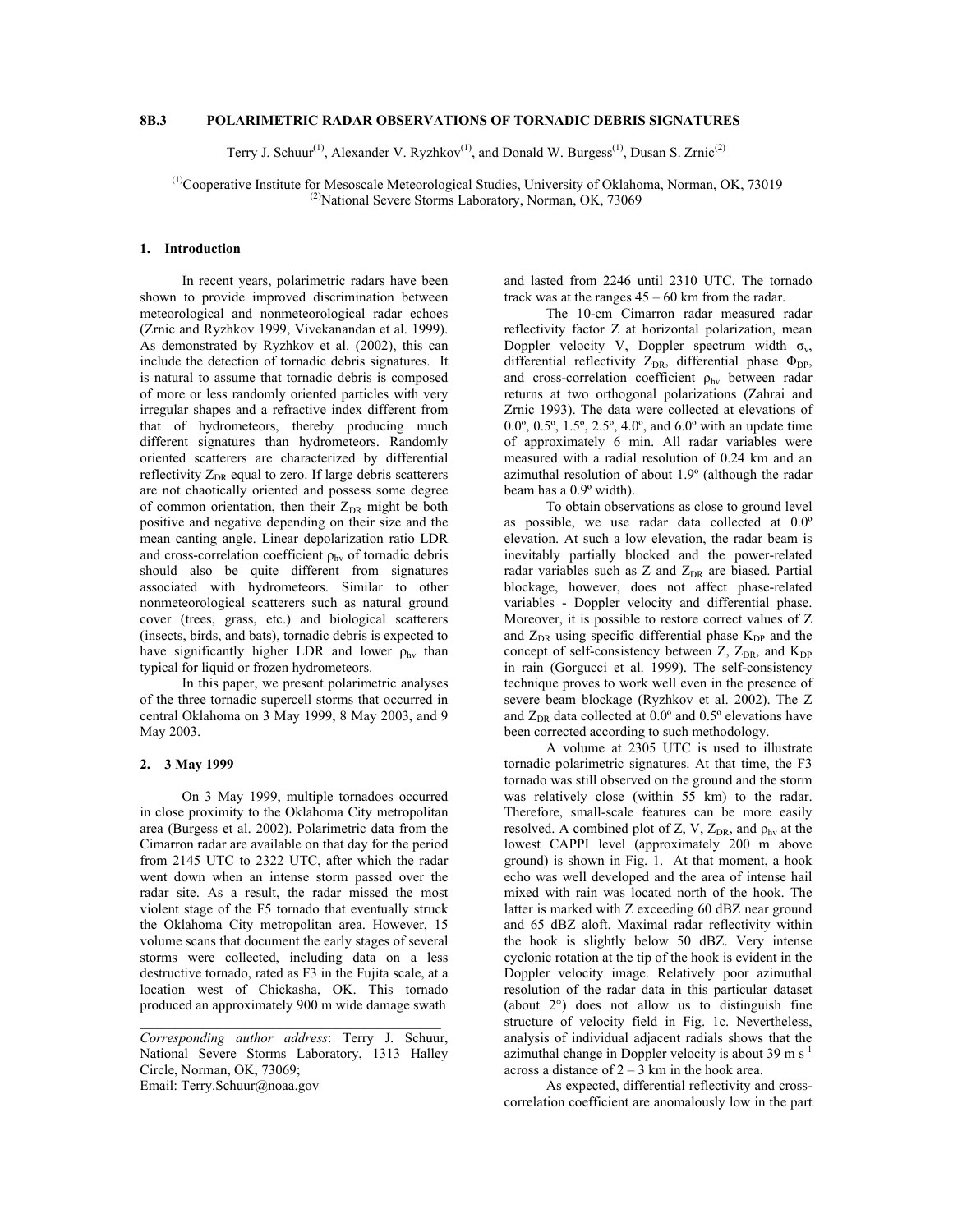

**Fig. 1.** Fields of Z,  $Z_{DR}$ , V, and  $\rho_{hv}$  at the lowest CAPPI level (~ 200 m) at 2304 UTC on 3 May 1999. Solid line in the Z panel indicates azimuthal direction 203°, dashed line depicts tornado track from the ground observations.

of the hook where the tornado was detected (according to a ground survey, the tornado track is depicted by a thick dashed line in Fig. 1a).  $Z_{DR}$  values (in dB) are slightly positive or even negative at the tip of the hook. Such low  $Z_{DR}$  values can be explained by the presence of lofted debris in the radar resolution volume, and to some extent by enhanced differential attenuation along propagation path that intersects hailbearing region NE of the hook. Normally,  $Z_{DR}$  is corrected for differential attenuation using empirical relation  $\Delta Z_{\text{DR}}$  (dB) = 0.004  $\Phi_{\text{DP}}$  (deg) which is valid at S band for rain in Oklahoma (Ryzhkov and Zrnic 1995). Note high  $Z_{DR}$  (more than 4 dB) in the area ahead of forward-flank downdraft (FFD). Analysis of the vertical structure of  $Z_{DR}$  shows that the region of high  $Z_{DR}$  stretches above freezing level in the updraft region (the " $Z_{DR}$  column") and is very shallow (confined to a 1-km-depth layer) in the FFD area. The enhanced  $Z_{DR}$  in updraft has been referred to as " $Z_{DR}$ " column" (Conway and Zrnic 1993, Hubbert et al. 1998, Loney et al. 2002).

 Cross-correlation coefficient drops below 0.4 at the inner side of the hook in the vicinity of the tornado track. In pure rain or dry snow,  $\rho_{hv}$  usually varies between 0.980 and 0.997 if a dual-polarization radar is well designed. Because of quantization noise in the Cimarron data processor, the measured values of  $\rho_{\text{hv}}$  are negatively biased and those high values have never been attained. This should be taken into account in interpretation of the Cimarron polarimetric data. Although absolute values of  $\rho_{hv}$  are not reliable, its

relative changes are more trustworthy. Notable are the lower  $\rho_{hv}$  values (less than 0.7) that are located within the 55 dBZ contour of Z (indicative of rain / hail mixture) and at weaker reflectivities in the southern part of the storm associated with the updraft. The latter signature is very repetitive in the supercell storms and might indicate a mixture of raindrops and light debris (leaves, grass, etc.) being advected into the cloud by strong inflow.

#### **3. 8 May 2003**

In the spring of 2003, polarimetric radar data were collected with the KOUN WSR-88D radar - a prototype of a future polarimetric WSR-88D. The KOUN radar experiences much less blockage at lower elevations than the Cimarron radar and surpasses the latter in the quality of polarimetric data. Values of  $\rho_{hv}$ measured by KOUN reach theoretical limits for rain  $(0.997 - 0.998)$  and confirm the high quality of the radar engineering design and radar data processor. Higher values of  $\rho_{hv}$  ensure lower statistical errors in the estimates of all polarimetric variables:  $Z_{DR}$ ,  $\rho_{hv}$ ,  $\Phi_{DP}$ , and  $K_{DP}$  for the same dwell time (Bringi and Chandrasekar 2001). Most data during the spring of 2003 were collected following the VCP-11 scanning strategy, which includes 14 elevation sweeps from 0.5° to 19.5° and a volume update time of about 6 min.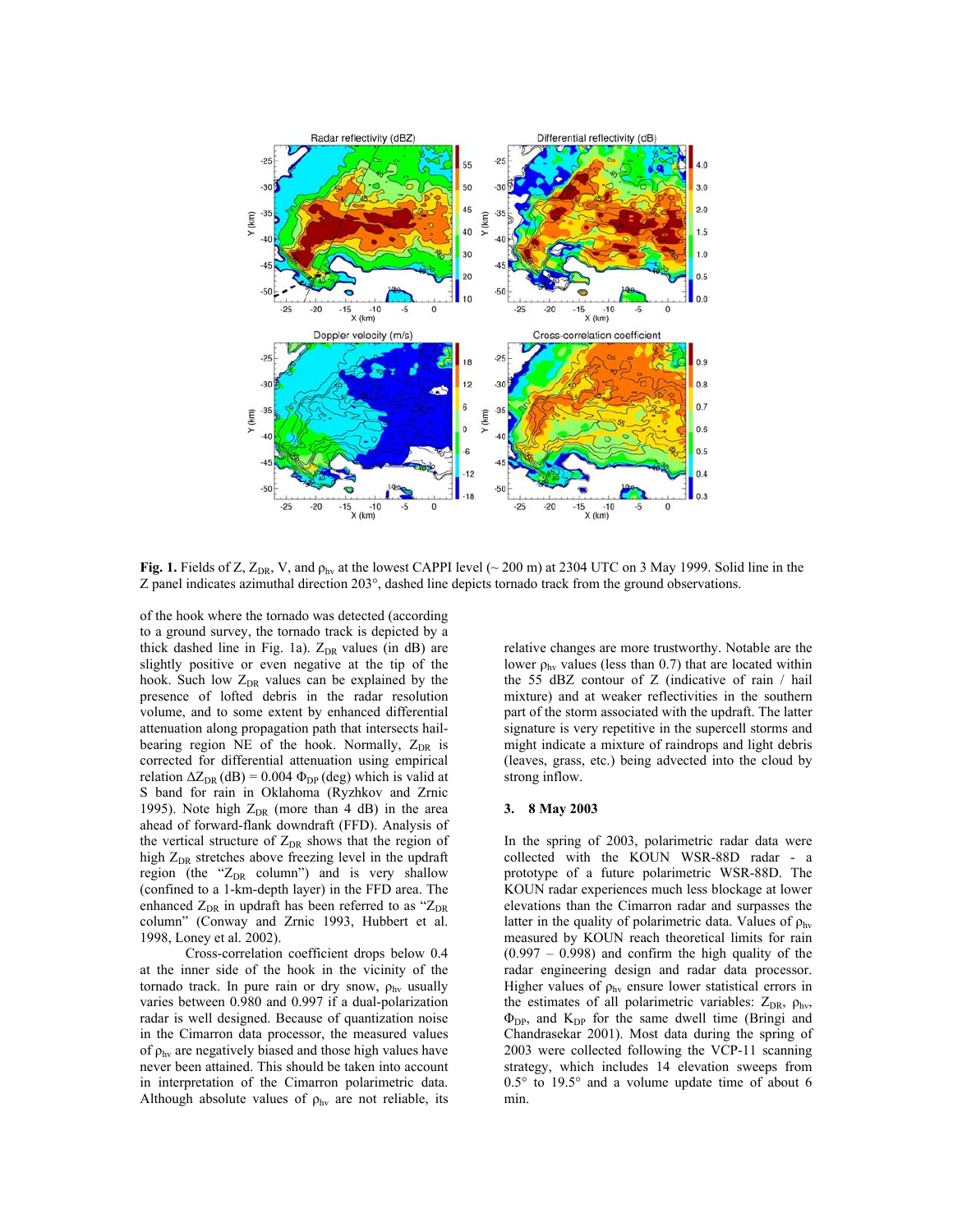

**Fig. 2.** Fields of Z,  $Z_{DR}$ , V, and  $\rho_{hv}$  at the PPI scan (1.5°) at 2229 UTC on 8 May 2003. Thin solid line in the Z panel indicates azimuthal direction 25°, thick solid line depicts a part of tornado track from the ground observations



**Fig. 3.** Vertical cross-section of Z, Z<sub>DR</sub>, K<sub>DP</sub>, and ρ<sub>hν</sub> corresponding to azimuthal direction 25° (shown in Fig. 2) at 2229 UTC on 8 May 2003. A debris signature is centered at about 20 km from the radar.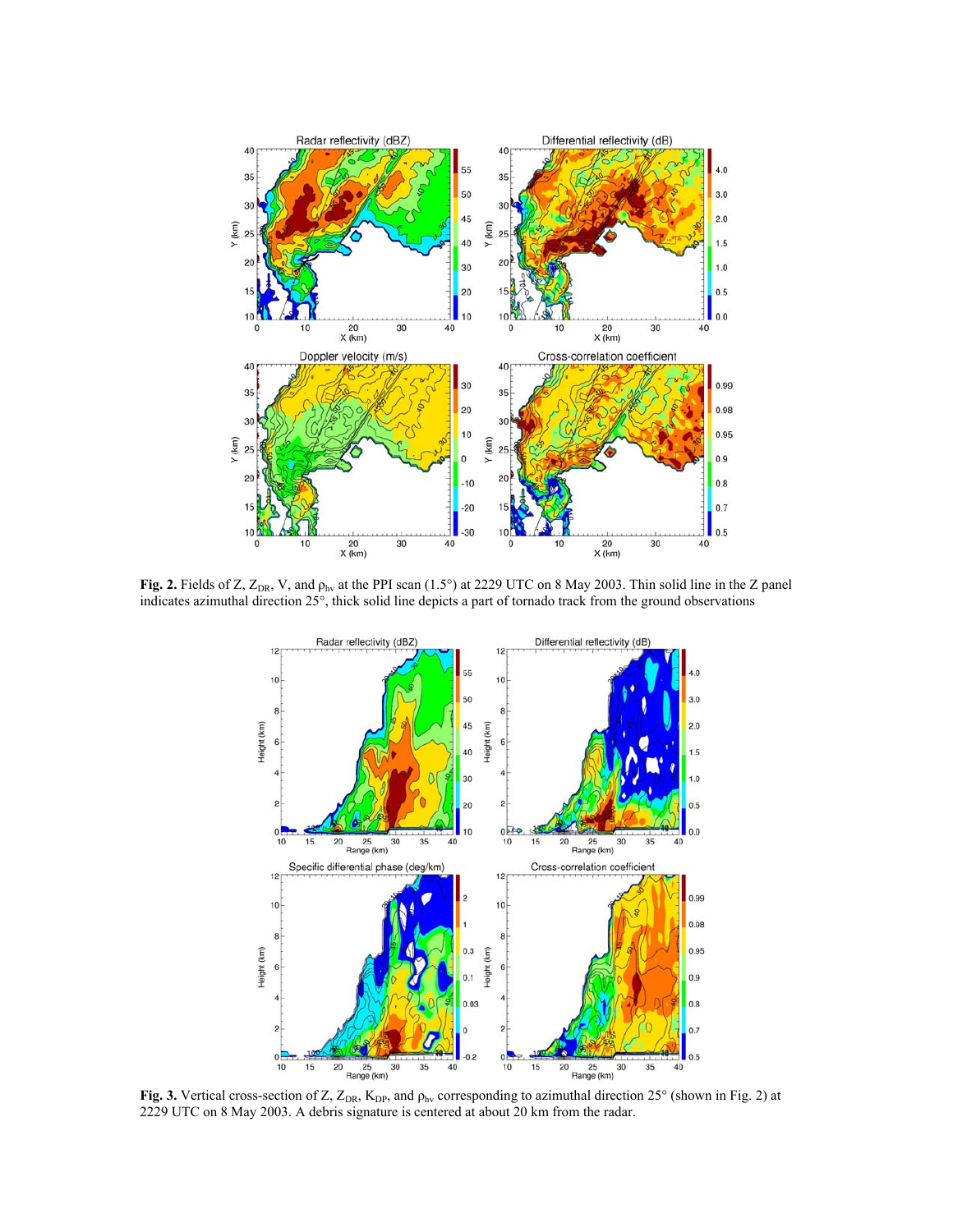On 8 May 2003, a destructive F4 tornado hit Moore, Southeast Oklahoma City, Midwest City, and Choctaw, OK creating a 27 km damage path. The tornado was spotted on the ground from 2210 to 2238 UTC. Fig. 2 presents a composite plot of  $Z$ ,  $V$ ,  $Z_{DR}$ , and  $\rho_{hv}$  at 1.5° elevation at 2229 UTC, when the tornado was about 20 km from the radar. A tornadic signature at the tip of the hook is marked by Z exceeding 50 dBZ, an obvious presence of a vortex in the Doppler velocity field,  $Z_{DR}$  close to zero, and anomalously low  $\rho_{hv}$  (less than 0.5). These components of the tornado signature are very similar to what was observed by the Cimarron radar on 3 May 1999. Outside the hook, the highest values of  $Z_{DR}$  are associated with low to moderate values of Z in the inflow region, which is an indication of pronounced drop sorting.

The vertical extension of the debris signature in the hook is about 500 m, as the composite RHI at  $Az = 25^{\circ}$  demonstrates (Fig. 3, 19 – 20 km from the radar). Among other notable features in a vertical cross-section is the  $Z_{DR}$  column at the periphery of a hail core and extensive region of lower values of  $\rho_{\text{hv}}$ (less than 0.90 - 0.95) stretching up from the tornado on the ground to the height of 7 km in the updraft portion of the storm. We don't exclude the possibility that this unusually low  $\rho_{hv}$  might be attributed to a mixture of meteorological particles and light debris that were lofted to a midlevel height in the storm by a strong updraft. A vertical column of specific differential phase  $K_{DP}$  (Fig. 3c) at the distances 29 – 31 km from the radar is associated with a major precipitation shaft loaded primarily with raindrops and possibly some hail, as can be concluded from vertical distribution of Z and  $Z_{DR}$  (Loney et al. 2002).



**Fig. 4.** Radial profiles of raw (unprocessed)  $Z$ ,  $Z_{DR}$ , and  $\rho_{\text{hv}}$  along the beam through tornado at 2229 UTC on 8 May 2003. El =  $1.5^{\circ}$ , Az =  $25^{\circ}$ .

A tornadic vortex is a very localized feature. Because of spatial smoothing of radar data as part of data processing and conversion of the data from polar to Cartesian grid, the corresponding values of radar variables may therefore not be correctly represented in the PPI and RHI composite images presented in Figs. 2 and 3. Radial profiles of raw (unprocessed) data, although more affected by measurement noise, better represent extreme values of radar variables associated with tornadic touchdown. An example of such profiles of Z,  $Z_{DR}$ , and  $\rho_{hv}$  is presented in Fig. 4. The tornadic signature at the distance of 20 km from the radar is characterized by a local reflectivity maximum of 53 dBZ combined with an unprecedented drop of the cross-correlation coefficient to a level of 0.2! Because of extremely low  $\rho_{hv}$ , the corresponding differential reflectivity is quite noisy, but it is definitely lower than in surrounding areas.

### **4. 9 May 2003**

On 9 May 2003, a strong tornado struck northeast Oklahoma City, Witcher, and rural parts of Jones and Luther, OK over a 29 km damage path. According to ground information, the tornado started at 2229 CST and ended at about 2306 CST (0329 – 0406 UTC on 10 May 2003). During this time interval, the tornado was at distances 35 – 55 km from the radar. The KOUN radar provided uninterrupted flow of polarimetric data throughout the entire lifetime of the tornado. A tornadic signature was identified during successive volume scans, updated every 6 minutes from 0334 UTC to 0358 UTC.

The tornado was relatively far from the radar, thus the data at the lowest elevation tilt of 0.5° were not contaminated by a ground clutter. The fields of Z, V,  $Z_{DR}$ , and  $\rho_{hv}$  at the lowest radar scan at 0346 UTC are displayed in Fig. 5. At that moment, a strong classical hook echo had developed with all indications of tornado occurrence at the tip of the hook ( $X = 6.5$ ) km, Y = 38.5 km): increased Z, Doppler vortex, anomalously low  $\rho_{hv}$ , and negative  $Z_{DR}$ .

A remarkable tornadic signature at distances 39 – 40 km from the radar is evident in the vertical cross-section through the hook echo (Fig. 6). The columns of negative  $Z_{DR}$ , negative  $K_{DP}$ , and low  $\rho_{hv}$ extend vertically from the ground up to a height of 4 km. The corresponding Z is between 50 and 55 dBZ. There is no doubt that the radar echo in this region is dominated by nonmeteorological scatterers, i.e., debris. Negative values of  $Z_{DR}$  and  $K_{DP}$  might be attributed either to a certain degree of vertical common orientation of the scatterers (if they are relatively small) or to their large size (provided that their orientation is not totally chaotic).

As can be seen from Fig. 6, two distinct columns of enhanced Z closely connected aloft and separated by a "vault" at altitudes below 7.5 km have strikingly different polarimetric attributes. The left column is associated with the RFD and exhibits an impressive tilted column of high positive  $K_{DP}$ , low values of  $\rho_{hv}$  (compared to its right counterpart), and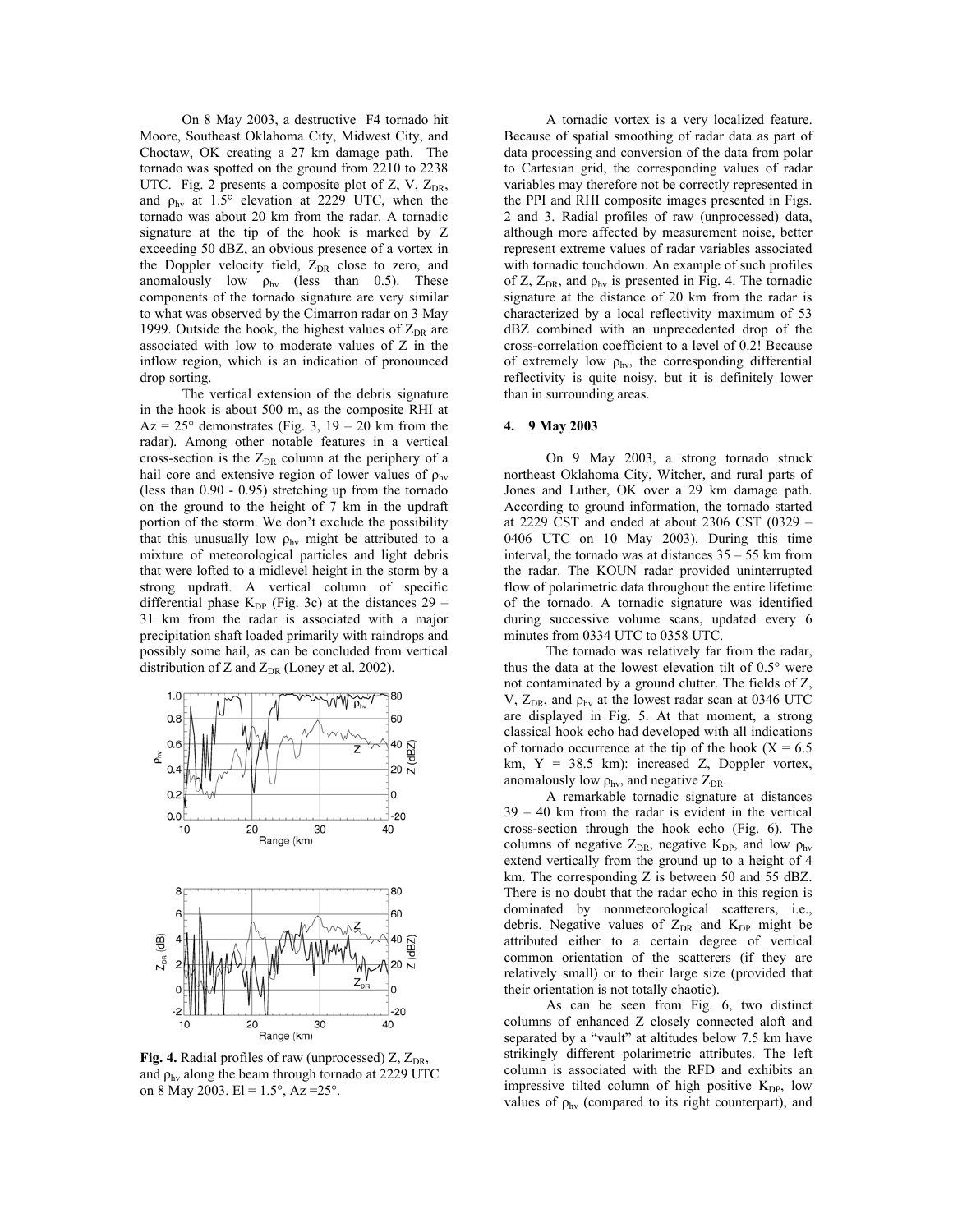

**Fig. 5.** Fields of Z,  $Z_{DR}$ , V, and  $\rho_{hv}$  at the PPI scan (0.5°) at 0346 UTC on 10 May 2003. Thin solid line in the Z panel indicates azimuthal direction 10°, thick solid line depicts a part of tornado track from the ground observations.



**Fig. 6.** Vertical cross-section of Z,  $Z_{DR}$ ,  $K_{DP}$ , and  $\rho_{hv}$  corresponding to azimuthal direction 10° (shown in Fig. 5) at 0346 UTC on 10 May 2003. A debris signature is centered at about 39.5 km from the radar.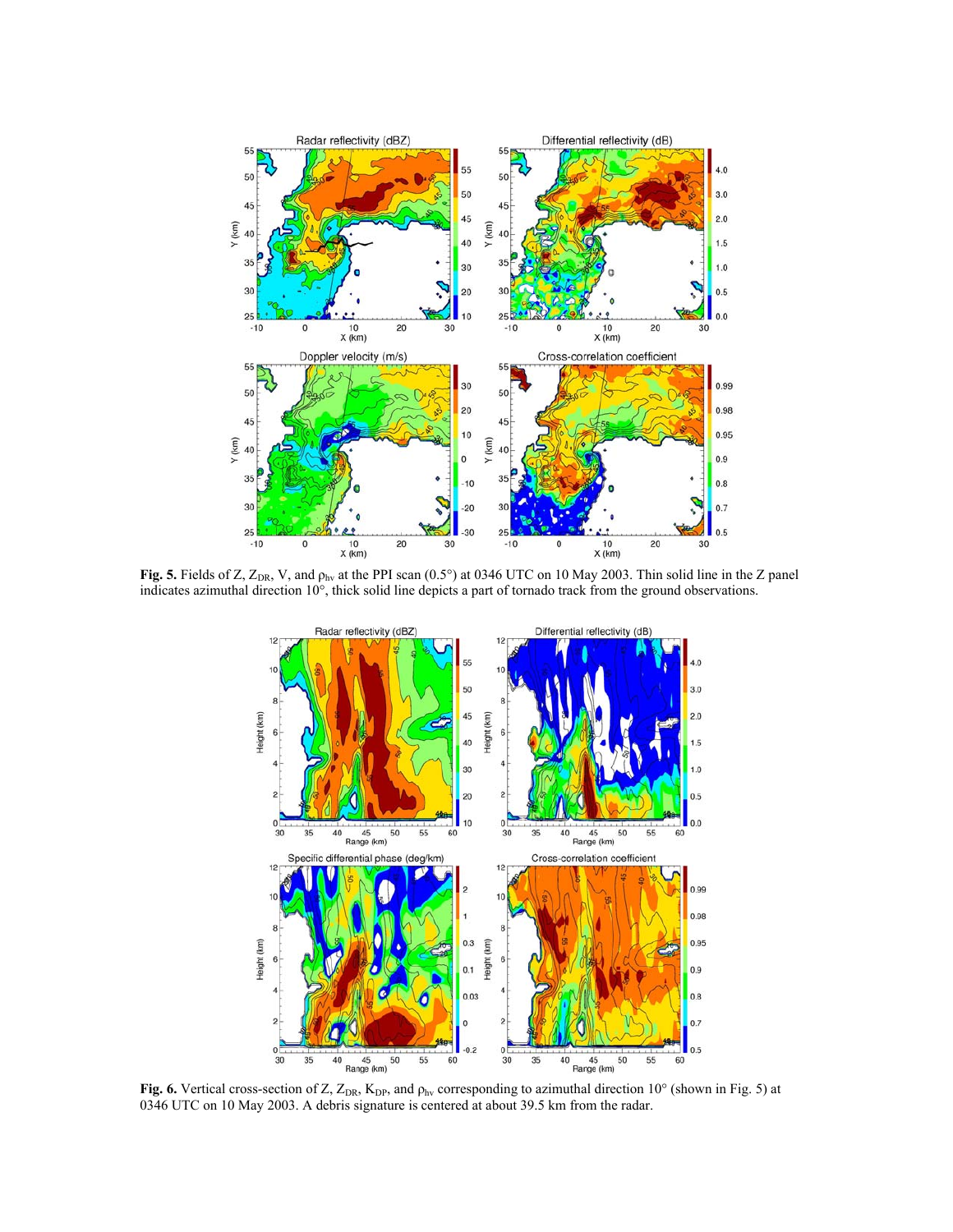highly variable low-to-moderate  $Z_{DR}$ . The right column represents the main precipitation core, consisting of rain below  $2 - 2.5$  km and hail above as can be inferred from  $Z_{DR}$ ,  $K_{DP}$ , and  $\rho_{hv}$ . A spectacular  $Z_{DR}$  column with maximal  $Z_{DR}$  values approaching 6.5 dB is observed in the weak echo region associated with the storm updraft.



**Fig. 7.** Radial profiles of raw (unprocessed)  $Z$ ,  $Z_{DR}$ , and  $\rho_{\text{hv}}$  along the beam through tornado at 0346 UTC on 10 May 2003. El =  $0.5^{\circ}$ , Az =  $10^{\circ}$ .

Analysis of raw data along the radial through the tip of the hook at  $El = 0.5^{\circ}$  shows that Z varies between 50 and 57 dBZ,  $\rho_{hv}$  drops to approximately  $0.60 - 0.65$  and,  $Z_{DR}$  to  $-2 - 0$  dB in the tornado location at 39 – 40 km from the radar (Fig. 7). Notable is a tremendous change of  $Z_{DR}$  from -2 dB in the hook echo to 6.4 dB at the edge of the main precipitation core  $(44 - 45 \text{ km})$ .

#### **5. Discussion**

Analysis of the three tornadic cases presented in this study shows that the polarimetric debris signature is a repeatable feature. The signature exists throughout tornado lifetime provided that the tornado has an intensity of at least F3. A cursory analysis of other tornadic storms indicates that the majority of the weak tornadoes did not produce definable signatures. One possible reason for this is that wind speeds in weak tornadoes are not sufficient to significantly damage structures and loft debris. Another feasible explanation is that some of the weaker tornadoes may be too short-lived. Therefore, a debris signature might have been missed due to coarse temporal sampling. On the other hand, our study of all significant

nontornadic supercell storms observed during JPOLE doesn't reveal such a signature. Although  $Z_{DR}$  and  $\rho_{hv}$ can drop considerably in the middle of hail cores, it is almost impossible to confuse hail and tornado designations because of their location in the storm and the depth of the  $\rho_{hv}$  dip. In hail,  $\rho_{hv}$  usually doesn't drop below 0.85 even if hail is large. The only exception in our dataset is an extreme hail event that occurred on 14 May 2003 where the measured  $\rho_{hv}$  in the center of the hail core dropped to as low as 0.75. But that was an exceptional hailstorm that produced hail of 13 cm size!

If we summarize our observations of these three events, we can tentatively formulate the following five criteria for polarimetric tornado detection: (1) hook echo, (2)  $Z > 40$  dBZ, (3) pronounced vortex signature in the Doppler velocity field, (4)  $Z_{DR}$  < 0.5 dB, (5)  $\rho_{hv}$  < 0.7. If conditions 2 – 5 are satisfied in the hook area, then it is very likely that a tornado is on the ground. Among criteria  $2 - 5$ , the last one probably has the best discriminating power. The cross-correlation coefficient is the most attractive variable because, unlike  $Z_{DR}$ , it is not affected by radar miscalibration, attenuation in precipitation, and partial radar beam blockage, provided that signal-to-noise ratio is sufficiently high. Linear depolarization ratio LDR, considered as a proxy for  $\rho_{\text{hv}}$ , is vulnerable to all these conditions.

One reservation regarding the use of  $\rho_{hv}$  is that the magnitude of the cross-correlation coefficient is affected by the variability of differential phase within the radar resolution volume. If a gradient of  $\Phi_{DP}$ across the radar beam is high and the radar sampling volume is too large, then  $\rho_{hv}$  noticeably decreases. This factor explains an observed general decrease of  $\rho_{hv}$  with distance, especially if a propagation path contains large amount of precipitation. Hence, the  $\rho_{hv}$ threshold in criteria (5) might depend on range and  $\Phi_{\text{DP}}$ .

We also comment on other debris signatures associated with tornadic storms. Once light debris is lofted to higher levels in a tornadic storm, it takes some time (tens of minutes) for debris to sediment to the ground (Magzig and Snow 1998). Suspended light debris is the most reasonable explanation of the supercell storm "wake" signature that is usually observed in the wake of the strong low-level wind field behind the storm (see Fig. 5). It is characterized by low Z (less than 30 dBZ), low  $\rho_{hv}$  (less than 0.7), and mean  $Z_{DR}$  varying between 1 and 2 dB. Low values of  $\rho_{hv}$  point to nonmeteorological scatterers as a source of echo. Ground clutter is excluded because the Doppler velocity is far from zero, and  $Z_{DR}$  is mainly positive, whereas it is usually slightly negative for ground targets. Biological scatterers like insects and birds have much higher  $Z_{DR}$  and quite different differential phase upon scattering δ. The observed δ in the "wake" echo is about  $50 - 60$ " which is different from the one typical for insects  $(10 - 40^{\circ})$  and birds (70 - 100°) (Zrnic and Ryzhkov 1998, Schuur et al. 2003). Hence, lofted light debris with certain degree of common alignment (probably leaves and grass)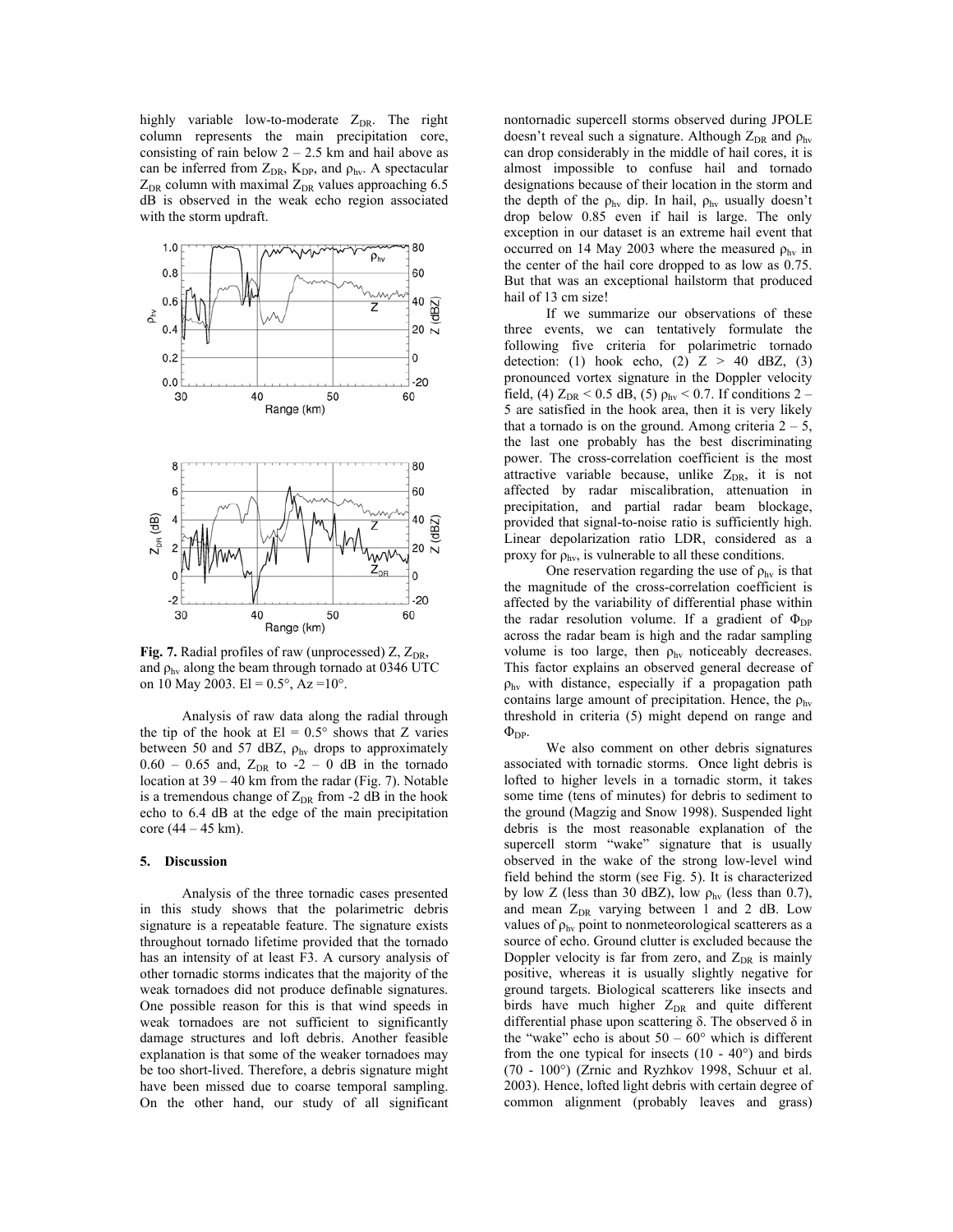remains the only feasible explanation for such an echo.

## **6. Conclusions**

All previous observational studies of tornadoes that were made with Doppler radars emphasized the kinematic properties of storms (see for example a review by Markowski (2002)). For the first time we have obtained strong evidence that a dual-polarizaton radar can effectively complement Doppler information and provide additional tornado detection capabilities. Three major tornadic storms that hit the Oklahoma City metropolitan area in recent years all exhibit well defined polarimetric debris signatures characterized by an unprecedented drop in the cross-correlation coefficient  $\rho_{hv}$  and differential reflectivity  $Z_{DR}$  in the hook echo. Such signatures are less pronounced for weaker tornadoes but reliably identify tornadoes rated as F3 in the Fujita scale.

The debris signature associated with tornadic touchdown is quite small with horizontal size of about 1 km and vertical extent of 1 – 3 km. Doppler measurements require good spatial resolution in order to resolve a small tornado vortex, whereas identification of polarimetric signatures can be accomplished with a coarser resolution. Moreover, these signatures are "isotropic" in their nature. That is, as opposed to Doppler velocities, they do not depend on a viewing angle.

Although a very small tornado signature might not be well resolved at long distances from the radar, larger-scale polarimetric signatures associated with light debris (leaves, grass, etc.) lofted in the cloud by a strong updraft as well as intense size sorting of hydrometeors might be helpful to diagnose the current state of the supercell storm and its potential ability to produce a tornado. Light debris in the inflow region of the storm and in its wake is associated with low values of  $\rho_{hv}$  and sizeable differential phase upon scattering, whereas size sorting is manifested by very high values of  $Z_{DR}$ . Both larger-scale polarimetric signatures provide indirect estimates of the strength of vertical flows and circulation within the cloud.

 In cases where traditional Doppler tornadowarning signatures are absent or overlooked by forecasters, the polarization tornado signature might be very valuable in preventing what otherwise might have been a missed warning. This signature might also be very helpful in issuing accurate severe weather warning updates to pinpoint current tornado location and confirm occurrence of damage (based on debris).

The debris signatures can be very useful to confirm tornado warnings, tornado damage, and to pinpoint current tornado location. Although tornado detection is important, its prediction and early warning are even more important. A cursory look into evolution of the 3D pattern of polarimetric variables in a tornadic supercell reveals quite unusual and intriguing polarimetric signatures aloft and in the near proximity of the storm that might be related to tornado development. Similar to the debris signature, these

polarimetric patterns are also repetitive and require microphysical interpretation.

#### **Acknowledgments**

This work would not have been possible without the dedicated support from the NSSL and CIMMS / University of Oklahoma staff who maintain the Cimarron and KOUN WSR-88D polarimetric radars.

The authors would like to acknowledge funding support for this work from the U.S. National Weather Service, the Federal Aviation Administration, and the Air Force Weather Agency through the NEXRAD Products Improvement Program.

### **References**

- Bringi, V.N., and V. Chandrasekar, 2001*: Polarimetric Doppler Weather Radar. Principles and Applications.* Cambridge University Press, 636p.
- Browning, K.A., 1965: Some inferences about the updraft within a severe local storm. *J. Atmos. Sci*., **22**, 669 – 678.
- Burgess, D.B., M.A. Magsig, J. Wurman, D.C. Dowell, and Y. Richardson, 2002: Radar observations of the 3 May 1999 Oklahoma City tornado. *Wea. Forecasting*, **17**, 456 – 471.
- Gorgucci, E., G. Scarchilli, and V. Chandrasekar, 1999: A procedure to calibrate multiparameter weather radar using properties of the rain medium. *IEEE Trans. Geosci. Remote Sens.*, **37**, 269 – 276.
- Hubbert, J., V.N. Bringi, and L.D. Carey, 1998: CSU-CHILL polarimetric measurements from a severe hailstorm in eastern Colorado*. J. Appl. Meteor.*, **37**, 749 – 775.
- Loney, M.L., D.S. Zrnic, J.M. Straka, and A.V. Ryzhkov, 2002: Enhanced polarimetric radar signatures above the melting level in supercell storm. *J. Appl. Meteor.*, **41**, 1179 – 1194.
- Magsig, M.A., and J.T. Snow, 1998: Long-distance debris transport by tornadic thunderstorms. Part I: The 7 May 1995 supercell thunderstorm. *Mon. Wea. Rev*., **126**, 1430 – 1449.
- Markowski P.M., 2002: Hook echoes and rear-flank downdrafts: a review. *Mon. Wea. Rev.*, **130**,  $852 - 876.$
- Ryzhkov, A.V., and D.S. Zrnic, 1995: Precipitation and attenuation measurements at a 10 cm wavelength. *J. Appl. Meteor.,* **34**, 2121-2134.
- Ryzhkov, A.V**.**., S.E. Giangrande, D.S. Zrnic, 2002: Using multiparameter data to calibrate polarimetric weather radars in the presence of a partial beam blockage. *Proc. IGARSS* 2002, Toronto, Canada, 2820 – 2822.
- Ryzhkov, A.V., D.W. Burgess, D.S. Zrnic, T. Smith, and S.E. Giangrande, 2002: Polarimetric analysis of a 3 May 1999 tornado. Preprints,